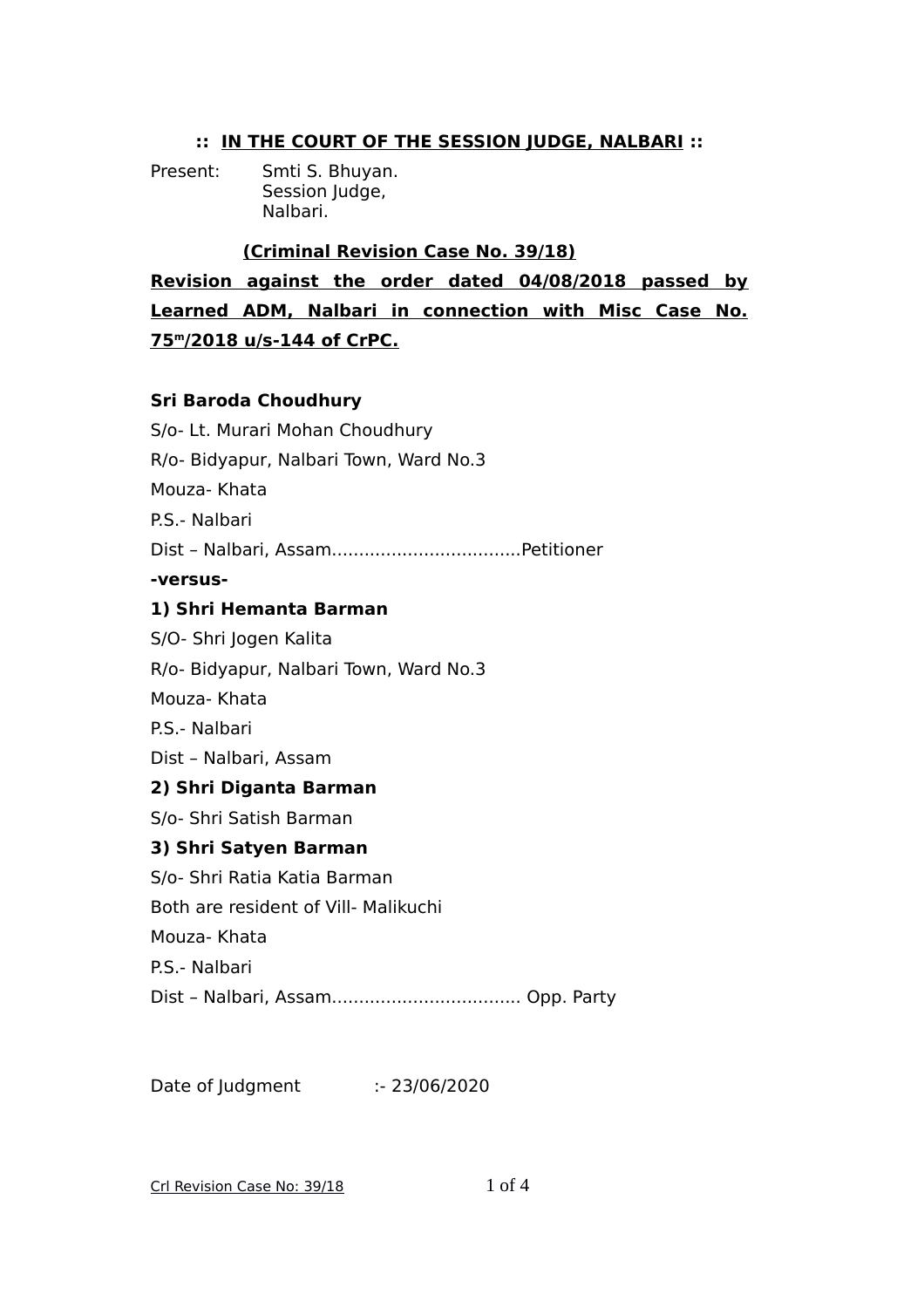## **JUDGMENT**

1. This petition u/s-397/399 of CrPC is filed by Sri Baroda Choudhury son of Lt. Murari Mohan Choudhury with a prayer to set aside and quash the order dated 04/08/2018 passed by the Learned ADM Nalbari, in connection with Misc Case No. 75<sup>m</sup>/2018 u/s-144 of CrPC by which Learned ADM dropped the proceeding based on the petition of second party.

2. The fact leading to this revision petition is that the case of the first party/ revisionist petitioner Baroda Choudhury is that he is the owner and title holder of the disputed land which is measuring 2 katha out of 5 bigha 5 lecha covered by dag no. 356/357 patta no. 28 bounded by North- Harekrishna and others, South- College road, East- Ratiya Katiya and West- seller which she purchased by executing registered sale deed in the year 1979 and since then he has been possessing by constructing houses and second party are occupying someones land on his east boundary and on the said east boundary first party erected tin fencing and took the water connection and on the said east boundary on 14/07/2018 when first party was present at Guwahati with his family for the treatment, second party removed tin fencing and destroyed water pipe and tank and started constructing brick wall. At that time first party came from Guwahati, restrain second party but second party rebuke him using obscene word and threaten his life. Thereafter, he lodge an ejahar, police came to the place of occurrence but second party ran away from their house and on next day second party again started constructing permanent wall at the same place and when first party informed police orally, police advised her to bring order from the court. Hence, she filed petition for initiating proceeding u/s 144 CrPC.

3. The Learned ADM Nalbari, who on being satisfied, drawn up a proceeding u/s 144 CrPC, issued notice to the parties to appear before the learned ADM, attached the disputed land and called for

Crl Revision Case No: 39/18 2 of 4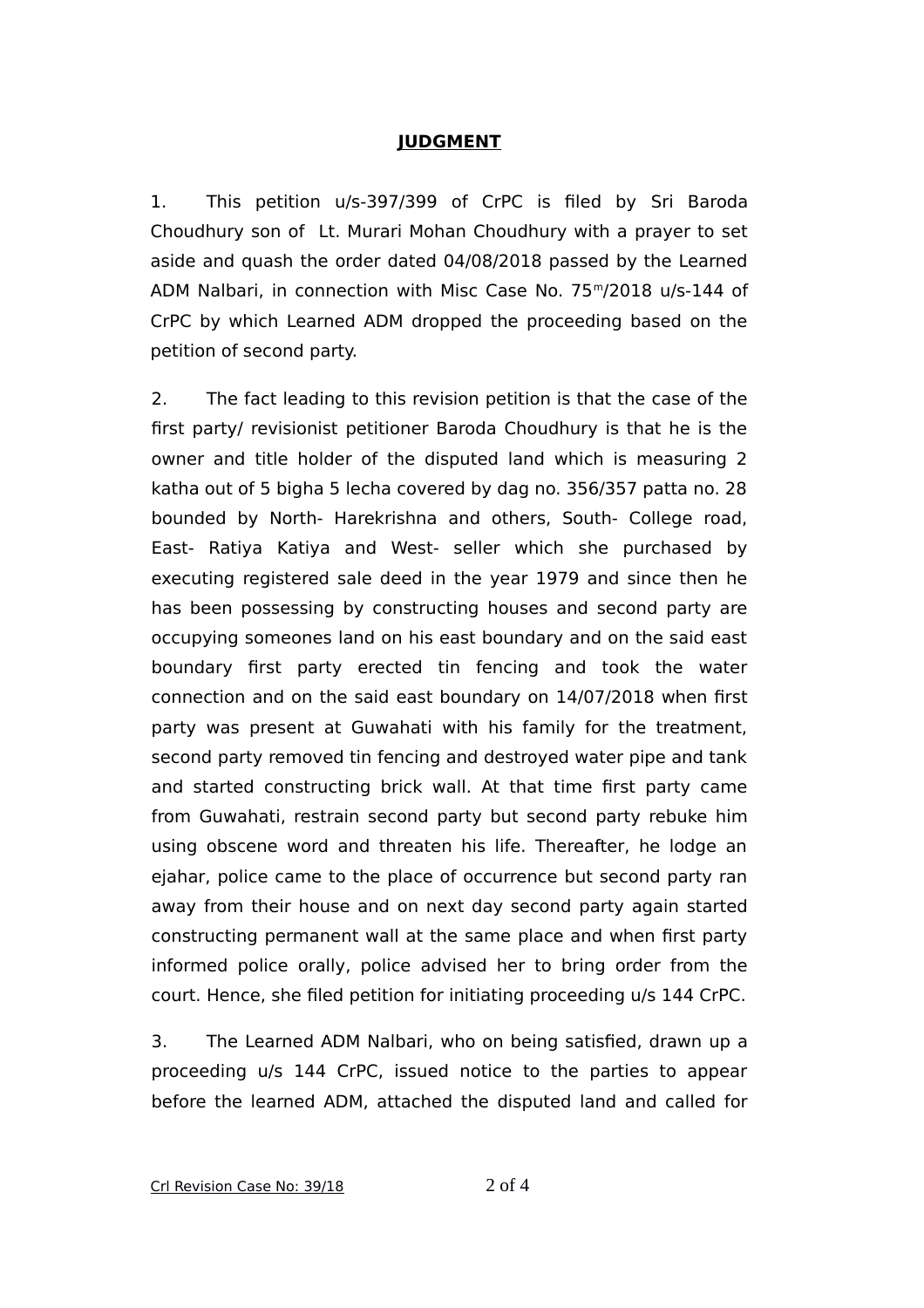the written statement from the other side and fixed the case on 10/08/2018 for the written statement.

4. Hemanta Barman the opposite party on 04/08/2018 filed a petition before the learned ADM and learned ADM passed impugned order and dropped the proceeding u/s 144 CrPC and against which the first party being highly aggrieved and dissatisfied filed this revision.

5. I have scrutinized the material on record. On perusal of the record it is seen that petitioner filed a petition on 17/07/2018 for drawing up a proceeding u/s 144 CrPC. On that day Learned ADM Nalbari, took up the petition and drawn up the proceeding u/s 144 CrPC and prohibited second party from entering into the disputed land and fix 10/08/2018 for the written statement and second party asked to submit his written statement and 2nd party filed a petition on off date when case was not fixed and learned ADM took up the case and passed the impugned order dated 04/08/2018 without furnishing copy of the petition to  $1<sup>st</sup>$  party and without hearing the first party and thereby passed the impugned order by complete violation of natural justice and disposed of the case and that being so, the order passed by the Learned ADM dated 04/08/2018 is against the due process of law and same is accordingly set aside. The case is remand back for fresh trial and with a direction told trial court to dispose of the petition filed by the  $1<sup>st</sup>$  party in accordance with law after giving opportunity of being heard to both side. Both the parties are directed to appear before the learned trial court within 30 days from the date of order of this court and the Learned ADM will dispose off the Misc Case No. 75M/2018 u/s-144 of CrPC within time frame under statue.

6. In the light of the above direction, revision allowed. However, no cost to the parties.